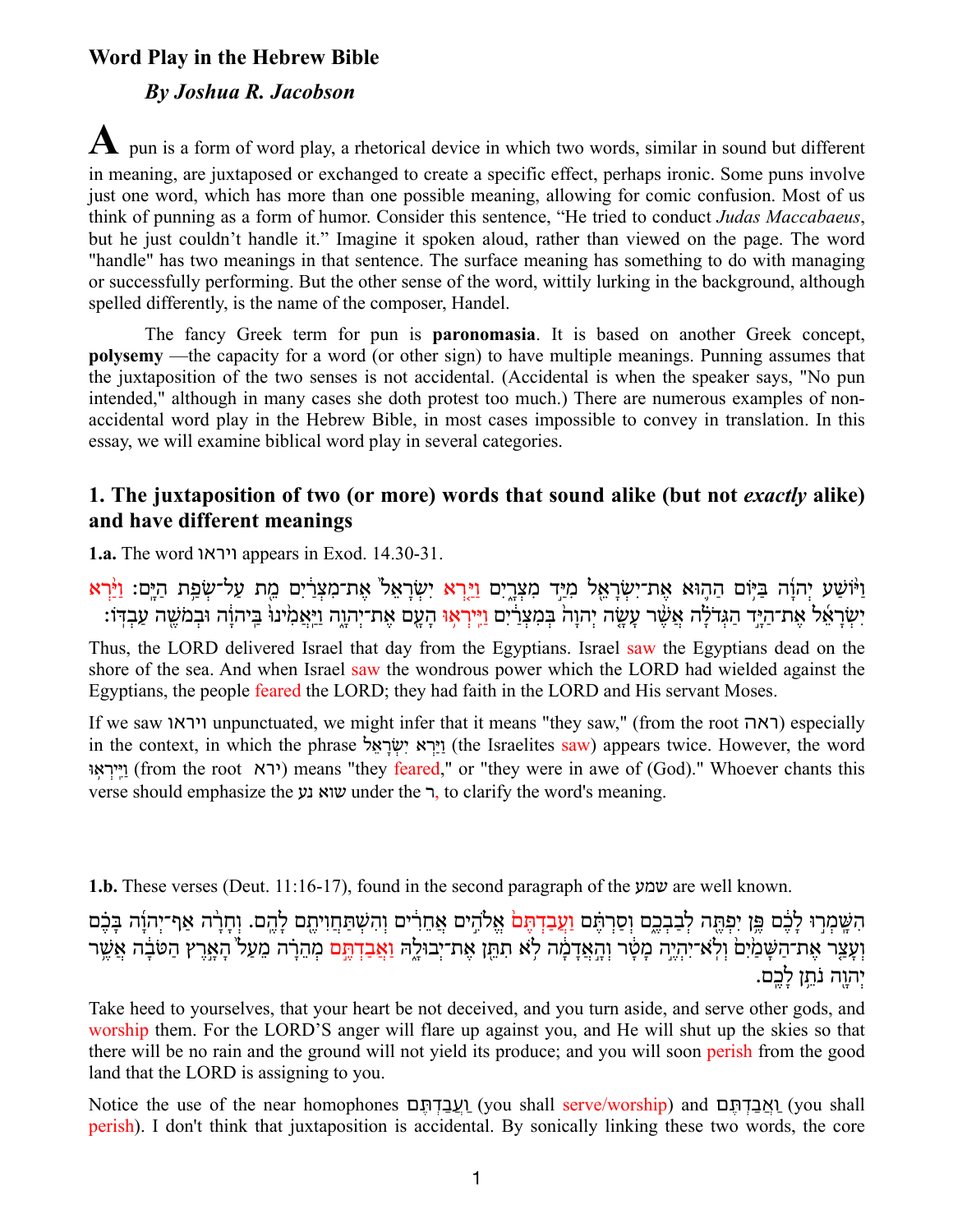message is underlined, "if you serve other gods, you will perish."

**1.c.** Consider the word play in Gen. 21.17.

וַיִּקְרָא<sup>ָ</sup> מַלְאַ֫ךְּ אֱלֹהֶים | אֱל־הָגָר<sup>וֹ</sup> מִן־הַשַּׁמַׂיִם וַיִּאֹמֶר לַהִ מַה־לֵּךְ הָגֵר And a messenger of God called to Hagar from heaven and said to her, "What troubles you, Hagar?" God's messenger לַאֲךָ uses a pun on its name when it asks Hagar, כַּחְרִלְ

**1.d**. In Exod. 12.23, God passes over the homes of the Israelites with this paranomasial expression:

וּפַסַח יהוה על־הַפֵּ֫תַח

And the LORD passed over the door.

**1.e.** Notice the juxtaposition of *מ*קץ") and *(קצץ*) and קצץ) and ויקץ) and ויקץ) and ויקץ יקץ) in these verses.

וַיְהִי מְקֵ**ּץ שִׁנְתַיִם יַמִים וּפַרְעָ**ֹה חֹלֵם וְהִנֵּה עֹמֵד עַל־הַיְאָר: —Gen. 41:1

At the end of two years' time, Pharaoh dreamed that he was standing by the Nile,

Gen.  $41:4$ וְיֵקֵץ פַּרְעָׂה —and Pharaoh awoke.

**1.f.** The word דבר can mean "word" or "pestilence." In this verse we have both forms.

24:13 וְאִם־הֱיוֹת שִׁלֹשֶׁת יָמִים דֶּבֶר בְּאַרְצֶד עַתֲהֹ דַּע וּרְאֵה מֶה־אֲשֵׁיב שֹׁלְחֵי דַּבֵר [ Shall there be three days of pestilence in your land? Now consider carefully what word/reply I shall take back to Him who sent me.

This same word play is even more pronounced in this passage (Exod. 9:3-6).

הִנֶּה יַד-יְהוֹ֫ה הוֹיָה בִּמְקִנְדְּ אֲשֵׁר בַּשָּׂדֶה בַּסּוּסֵים בַּחֲמֹרִים בַּגְּמַלִּים בַּבֲקֵר וּבַצִּאַן דֱבֶר כַּבֵד מְאִד: וְהִפְלֵה יְהוָׂה בֵּין מִקְנֵה יִשְׂרָאֵ֫ל וּבֵין מִקְנֵה מִצְרֶיִם וְלָא יָמֵוּת מִכָּל-לִבְנֵי יִשְׂרָאֵל דָּבֶר: וַיֵּשֶׂם יְהוֶה מוֹעֵד לֵאמֶר מְחָר יַעֲשֶׂה יְהוֶה הַדָּבֶר הַזֶּה בָּאָרֵץ: וַיַּּעַשׂ יִהוַׂה אֶת-<u>הַדָּב</u>ר הַזֵּה מִמַּחַרַּת

Behold, the hand of the LORD is upon thy cattle which is in the field, upon the horses, upon the asses, upon the camels, upon the oxen, and upon the sheep: there shall be a very severe pestilence. And the LORD will make a distinction between the cattle of Israel and the cattle of Egypt: and no thing shall die of all that belongs to the Israelites. And the LORD appointed a set time, saying, "Tomorrow the LORD shall do this thing in the land." And the LORD did that thing on the next day.

**1.g.** Isaiah uses word play to reveal an ironic truth. שר is a "ruler," a "prince." <del>סרר is to be "rebellious</del>,"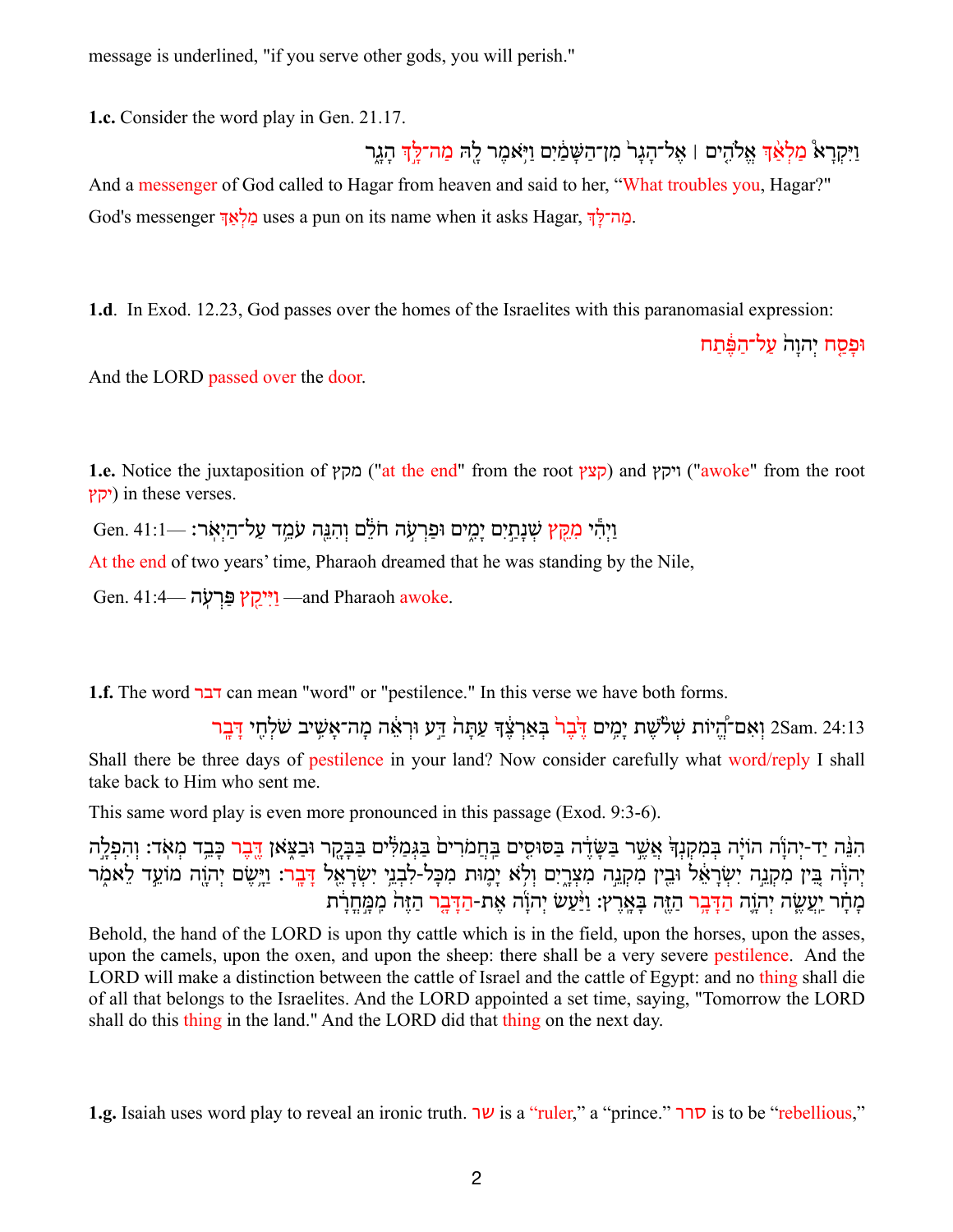or stubborn. The NJPS translation "Your rulers are rogues" uses alliteration to reflect the word play.

עֵׂרֵיִךְ סוֹרְרִים Isa 1:23

("to go up") עלה from העלתיך with ("to be weary") with הלאתיך (from העלתיך) with .h. Micah (6:3-4) contrasts

עַמֵּי מֶה־עַשֵׂיתִי לְךָּ וּמֵה הֵלְאֶתֵיךָ עֶנֶה בֵּי: כֵּי הֵעֵלְתָׂיךָ מֶאֱרֵץ מִצְרַ֫יִם וּמִבֵּית עֲבָדֵים פִּדִיתִיךָ

O my people, what have I done unto thee? and wherein have I wearied thee? testify against me. For I brought thee up out of the land of Egypt, and redeemed thee out of the house of servants.

**1.i** The word האבו is from the root אבה "to be willing/to agree." In Isa. 1:19 it is linked to סוב, meaning "goodness."

אִם־תּאִבְוּ וּשְׁמַעָתֵּם <mark>טְוּב</mark> הַאֲרֵץ ת<sup>ְ</sup>אִכֵלוּ:

If, then, you agree and give heed, you will eat the good things of the earth.

**1.j.** Isaiah (24.17) intensifies his message with the repetition of the פח sound in three consecutive words.

פַּחַד וָפַּחַת וָפֶ<mark>ח עָלֶ</mark>יךָ יוֹשֵׁב הָאֲרֶץ:

Fear, and the pit, and the snare, are upon thee, O inhabitant of the earth.

**1.k**. Jeremiah (1:11-12) makes an intentional pun. שקד is an "almond tree," but can also mean "to watch."

> וַיְהֵי דְבַר־יְהוַהֹ אֵלֵי לֵאמֹר מַה־אַתֵּה רֹאֵה יִרְמְיֵהוּ וַאֹמֶּר מַקֵּל שַׁ<u>קֵד א</u>ֲנֵי רֹאֵה: וַ יִּאמֶר יְהוֵה אֵלֵי הֵיטֵבְתַּ לִרְאָוֹת כֵּי־<del>שֹׁמֵד אֲ</del>נֵי עַל־דְּבָרֵי לַעֲשֹׂתָוֹ:

The word of the LORD came to me: What do you see, Jeremiah? I replied: I see a branch of an almond tree. The LORD said to me: You have seen right, For I am watchful to bring My word to pass.

**1.l.** In this verse from the Song of Songs (4:2), not only is the initial שׁ used for alliteration, but the combination שׁכל recurs in nearly adjacent words.

ְשָׁנַּ<sup>י</sup> וְּ כְּעֵדֵר הַקְּצוּבֹוֹת שֶׁעָלוּ מִן־הַרַחִצָּה <del>שֶׁכְּלַם</del> מַתְאִימֹוֹת וְשַׁכְּלֵה אֵין בָּהֱם:

Your teeth are like a flock of sheep that are even shorn, which came up from the washing; whereof every one bears twins, and no one is **barren** among them.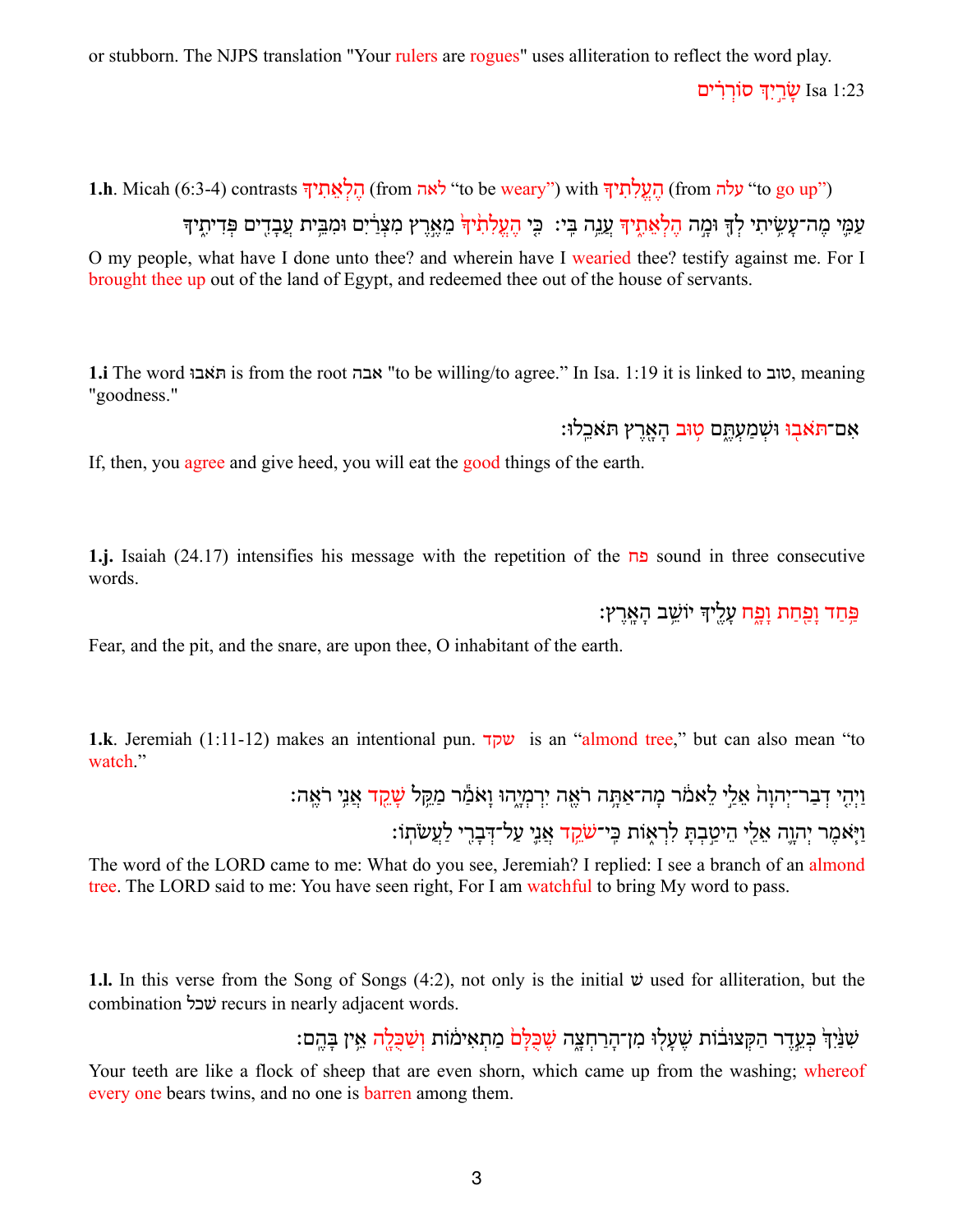**1.m.** Notice the juxtaposition in Gen. 29:10-11 of two near homophones **וַיִּשׁ** (from שקה "cause to  $d$ rink") and יִישׁק (from נשק "to kiss").

וַיְהִי כַּאֲשֶׁר רָאָ֫ה יַעֲקֹב אֶת־רָחֵ֫ל בַּת־לָבָןֹ אֲחֶי אִמּוֹ וְאֵת־צָאוָ לָבָן אֲחֶי אִמְוֹ וַיִּגֲשׁ יַעֲקֹב וַיָּגֵל אֶת־הָאֶבֵן מִעל פּי הבּאֵר ו<sup>ַעָּ</sup>שַׁק אַת־צַאַן לִבן אַחי אַמּוֹ: וַיּשַׁק יִעָקֹב לְרְחֵל וִיּשֵׂא אַת־קֹלוֹ וִיּּבַדְּ:

And when Jacob saw Rachel, the daughter of his uncle Laban, and the flock of his uncle Laban, Jacob went up and rolled the stone off the mouth of the well, and watered the flock of his uncle Laban. Then Jacob kissed Rachel, and broke into tears.

**1.n**. In these examples, the prophet makes his point by playing on the name of a city or nation.

Jer. 6:1— וּבִתְקֹוֹעַ תִּקְעָוּ שׁוֹפֵּר Oil— וּבִתְקֹוֹעַ

Ezek. 25:16 וְהִכְרַתֵּי אֱת־כְּרֶתִים iand cut off the Cherethites

וְהֵם יַעֲנָוּ אֶת־יִזְרְעֲאל: וּזְרַעָתֵּיהָ לִ<sup>וּ</sup> בַּאֲרֵץ — 2:24-25 .Hos

And they shall respond to Jezreel, I will sow her in the land as My own

er Gilgal shall surely go into captivity כִּי הַגְּלְגָּלٌ גָּלְה יְגְלֻה

Zech. 9:3 יַהֲבֶן צֶׂר מַצְוֹר לָהּ Tyre (Tsor) has built herself a fortress;

**1.o.** Word play on a name.

ISam. 14:37— וַיִּשְׁאֵל שַׁאוּל בֵּאלהִים

Sam. רְאָמִעַ בִּקְוֹל שְׁמוּאֵל to listen to the voice of Samuel

**1.p** Palindromic word play.

These four words form a quasi-mirror image.

Eccl.  $7 \frac{1}{2}$ טׂוב שֵׁם מִשֶּׁמֵן טְוֹב. Degood name is better than fragrant oil

### **2. A single word with double meaning—**double entendre

**2.a**. The word הזמיר in Song 2:12 functions as a "Janus." That is, it is two-faced. The root זמר can mean "pruning" or "music." When facing backward, towards the words "blossoms have appeared in the land," it suggests the pruning of the buds on the trees. When facing forward towards the turtledove, it suggests the singing of birds.

הַ צְּנִיםׂ נִרְאֵוּ בְאֶרֵץ עֵת הַזָּמֵיר הִגִּיעַ וְקִוֹל הַתִּוֹר נִשְׁמֵע בְּאֵרְצֵנוּ:

The blossoms have appeared in the land, the time of pruning/nightingale singing has come; and the voice of the turtledove is heard in our land.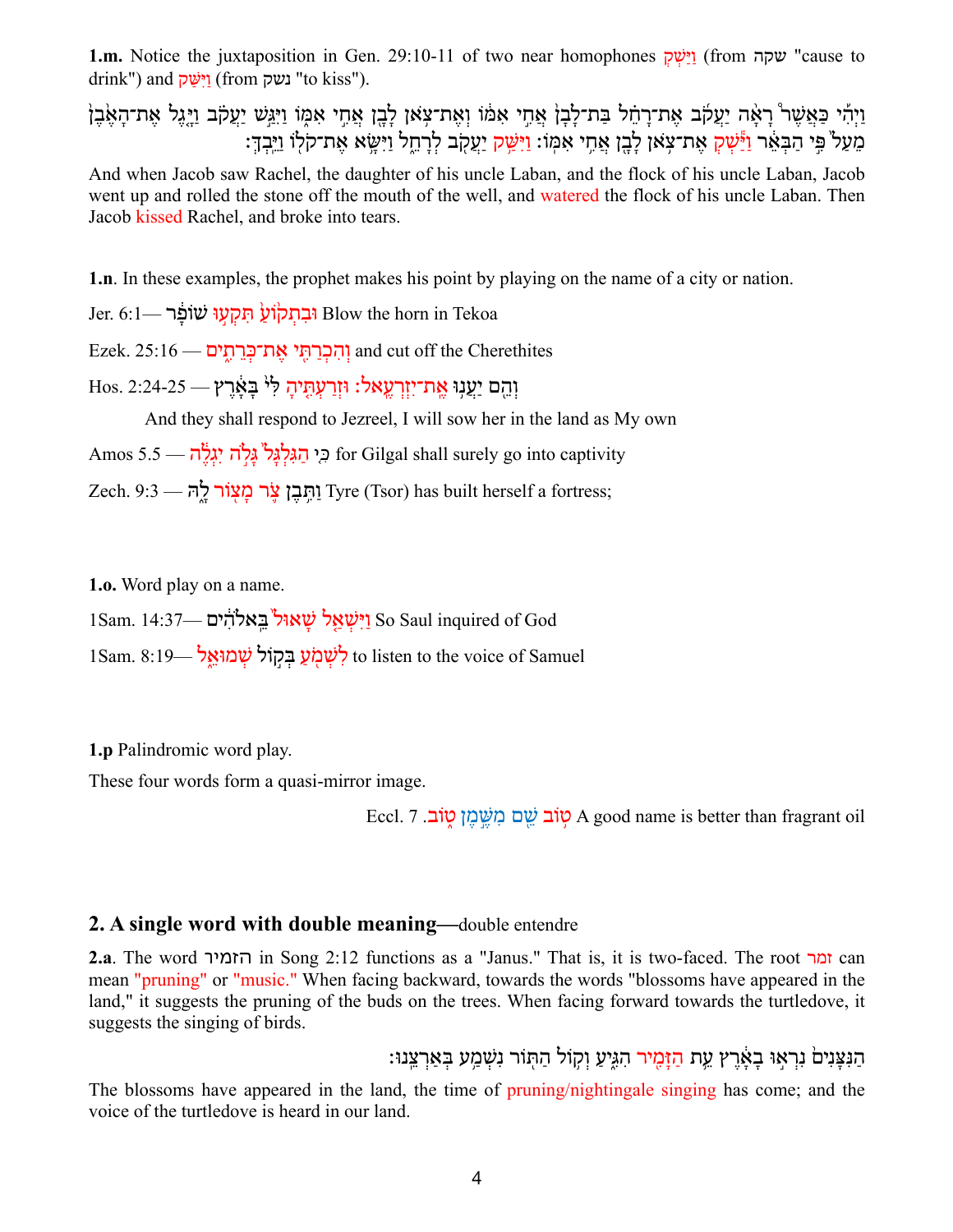**2.b.** The word זהר can mean "to warn" but it can also mean "to shine brilliantly." This is another Janus. When facing backward, towards the words "fine gold," it suggests shining. When facing forward, it suggests being warned.

Ps. 19:11,12, 13 ּהַנֶּחֶמְדִים מֻזָּהָב וּמִפְּ֣ז רֶב וּמְתוּקִים מִ֫דְּבַ֫שׁ וְנָפֶת צוּפִים: גַּם־עֲבְדְדָ נִזְהָ֣ר בְּהֶם בְּשָׁמְרָ֔ם עֵקֶב רֶב. ֹשְׁגִיאָוֹת מֵי־יָבִין מֵנְסְתַּרְוֹת נַקֵּנְי:

More to be desired are they than gold, yea, than much fine gold: sweeter also than honey and the honeycomb. Moreover, by them is thy servant warned: and in keeping of them there is great reward. Who can understand his errors? cleanse thou me from secret faults. Who can be aware of errors? Clear me of unperceived guilt,

**2.c.** The word שבע can mean "swear" but it can also mean "seven." This is another Janus. When facing backward, towards the words "seven ewe lambs," it suggests seven. When facing forward, it suggests swearing. And to top it off, the final verse includes the similar sounding word  $\cdot$ י

Gen. 21:28-32

וַיַּצֵּב אַבְרָהָם אֶת־שֵׁבַע כִּבְשִׂת הַצְּאַן לִבַדְּהֵן: וַיִּאמֶר אֲבִימֶלֶדְ אֵל־אַבְרָהָם מֶה הֵנָּה <u>שֶׁבַע</u> כִּבָשׂת הָאֶלֶה אֵשֶׁר הִצֵּבְתַּ לְבָדֵּנָה: וַיֹּאמֶר כֵּי אֶת־שֵׁבַע כִּבְשֹׂת תִּקֵח מִיַּדֵי בַּעֲבוּר<sup>וֹ</sup> תֵּהְיֵה־לֵּי לְעָדָה כֵּי חַפַּרִתִּי אֶת־הַבְּאֵר הַזְּאֹת׃ עַל־כֵּ֫ן קָרֶא לַמְּקוֹם הַהְוּא בְּאֵר שֶׁבַע כֵּי שָׁם נִשְׂבְּעָוּ שְׁנֵיהֶם: וַיִּכְרְתוּ בְרָית בִּבְאֵר שֵׁבַע וַיִּקַם אֲבִימֶלֶךְ וּפִיכֹל שַׂר־צָבָאוֹ וַיַּשֶבוּ אֶל־אֱרֶץ פְּלִשְׁתֵים: ``

And Abraham set seven ewe lambs of the flock by themselves. And Abimelech said unto Abraham, what mean these seven ewe lambs which thou hast set by themselves? And he said, For these seven ewe lambs shalt thou take of my hand, that they may be a witness unto me, that I dug this well. Wherefore he called that place Beersheba; because there they swore both of them. Thus they made a covenant at Beersheba: then Abimelech rose up, and Pichol the chief captain of his host, and they returned into the land of the Philistines.

**2.d.** In this verse (Song 2:7) the shepherdess asks her friends to take an oath. Normally an oath is taken in the name of God. But here the oath is taken in the name of the animals of the field. But note the word play. צבאות) are "gazelles," but that same word can also refer to "the Lord of Hosts." and אילות are "does" (plural of doe), but embedded in that word is  $\frac{1}{2}$  - God/god.

הִשְׁבַּ֫עָתִּי אֶתְבֶ֫ם בִּנְוֹת יְרוּשָׁלַם בִּ<mark>צְבָאוֹת אָוֹ בִּאַיְלְוֹת</mark> הַשָּׂדֶה אָם־תָּעֲוֹר | וְאִם־תִּעְוֹרְרֶוּ אֵת־הָאַהֲבֶה עַד שֶׁתֶּחְפֵּץ:

I make you swear, O maidens of Jerusalem, by gazelles or by the does of the field: Do not wake or rouse love until it please!

**2.e.** The word רוח can mean "spirit" or "breath" or "wind." This simile in Psalm 103:15-16 plays on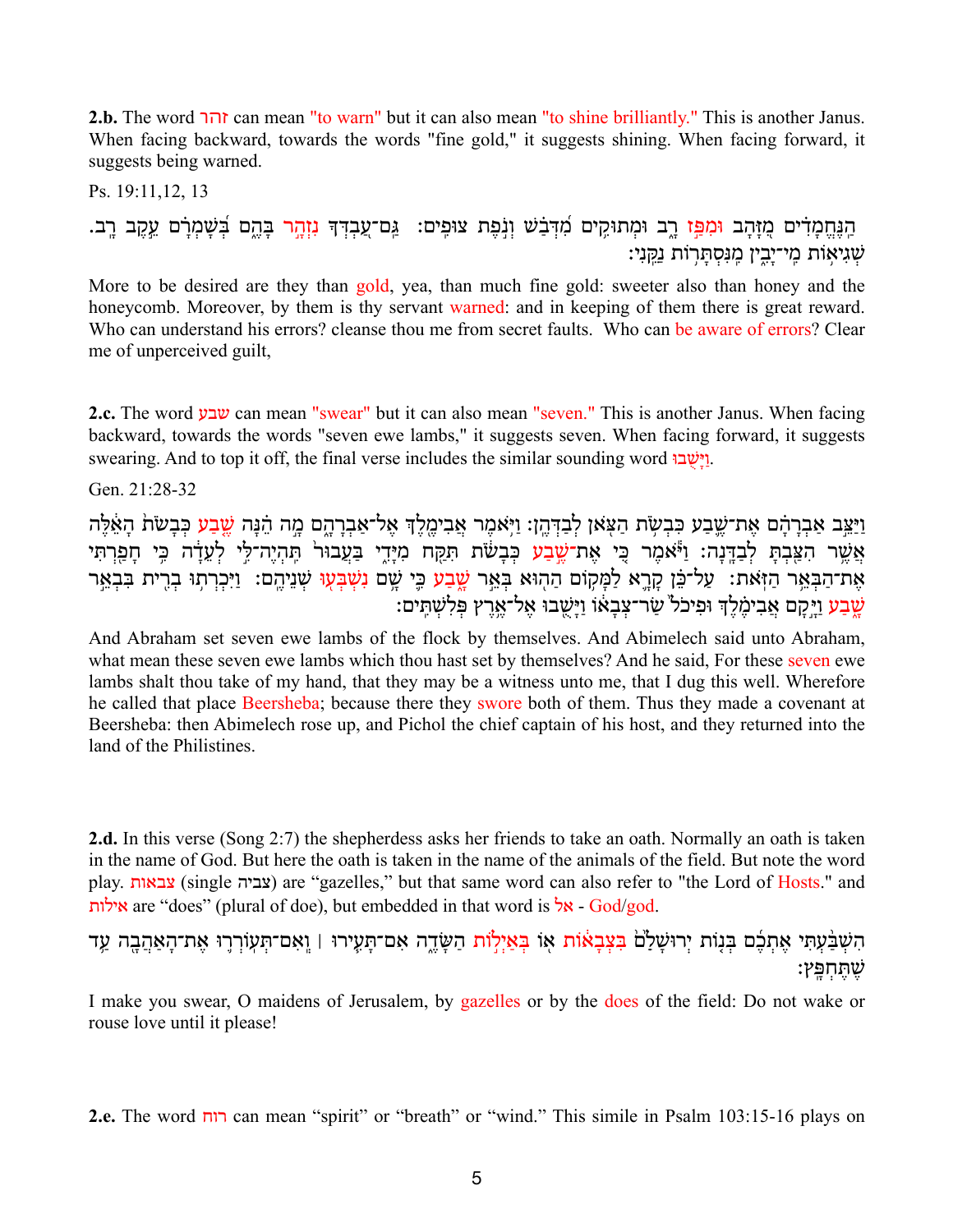that ambiguity. Humans are alive until the spirit/breath leaves them. Flowers bloom and then a wind blows and they are gone.

: אַנוֹשׁ כַּחַצִיר יִמִיו כַּצִיץ הַשׂדֹה כֵּן יִצִיץ: כֵּי <mark>רוּח</mark> עָברה־בּוֹ ואִינַנּוּ וְלֹאָ־יכֵּירִנּוּ עוֹד מִקוֹמוֹ

Man, his days are like those of grass; he blooms like a flower of the field; a wind/breath/spirit passes through and it/he is no more, its/his own place no longer knows it.

### **2.f.** (**X-rated word play).**

In Song 5:2 the male lover is knocking  $(TTQ)$ , but the word can also mean "to drive hard." (In modern Hebrew the word is slang for the sexual act. Did it have that meaning in ancient Israel?) And his voice is heard calling for his lover to open for him. Is she opening more than just the door?

קוֹל | דּוֹדֵי **דוֹפֵק פִּתְחִי־לִּי אֲחֹתֵי** רַעְיַתִי יוֹנָתֵי תַמַּתִּי

Hark, my beloved knocks! "Open to me, my own, my darling, my faultless dove!"

Then two verses later (Song 5:4), she reports, שִׁלֵח יִדוֹ מִן־הַחֹֹר וּמֵעַי הָמְוּ עָלֵיו: "my lover put his hand in the hole, and my guts were moved for him." The word יד was well known to ancient readers as a euphemism for the male sexual organ. But the King James Version (KJV) translates, "My beloved put in his hand by the hole of the door, and my bowels were moved for him." Whatever.

## **3. Intertextual references**

Some play involves connecting words or phrases that are not in the same verse, or even the same chapter, or even the same book. Several verses from the Song of Songs have intertextual echoes.

**3.a.** The last three words of Song 1:13 closely resemble the last three words of Psalm 9:1. Is that a coincidence, or has the love song morphed the words of the Psalmist? Note the transformation of שדי from a name of God to female anatomy. What a difference a דגש makes!

יֹשֵׁב בְּסֵתֵר עֵלְיָוֹן בִּצֵל שַׁדִּי יִתְלוֹנֵן —Ps. 91:1

He that dwelleth in the shelter of the Most High shall abide/lie under the shadow of the Almighty.

 $\operatorname{Song} \ 1:13$ צְרֹוֹר הַמֶּר | דּוֹדְיֹ לְי בֵּין שָׁדֵי יַלֵין

A bundle of myrrh is my lover unto me; he lies all night in the cleavage of my breasts.

**3.b.** In Song 8:6 we read, "Love is fierce as death, Its jealousy (passion) bitter as the grave. Even its sparks are a raging fire, a mighty flame (or literally – a flame of God)."

כִּי־עַזָּה כִמַּ֫וֹת אַהִבֹּה קִשָּׁה כִשְׁאוֹל קִנְאָה רִשְׁפִּי יִ מְעֵ*ּ שִׂ*שָׁ שַׁלְהִבְתִיהִ

Where find similar fire imagery in Deut. 4:24, "For the LORD your God is a consuming fire, an impassioned (or jealous) God."

ּכֵּי יִהְוֵה אֱלֹהֶיךָ <mark>אֵשׁ אֹכְלֵה הִוּא אֱל קַנֵּא:</mark>

And, of course, in the third chapter of Exodus (Exod. 3:2), God appears to Moses in a blazing fire out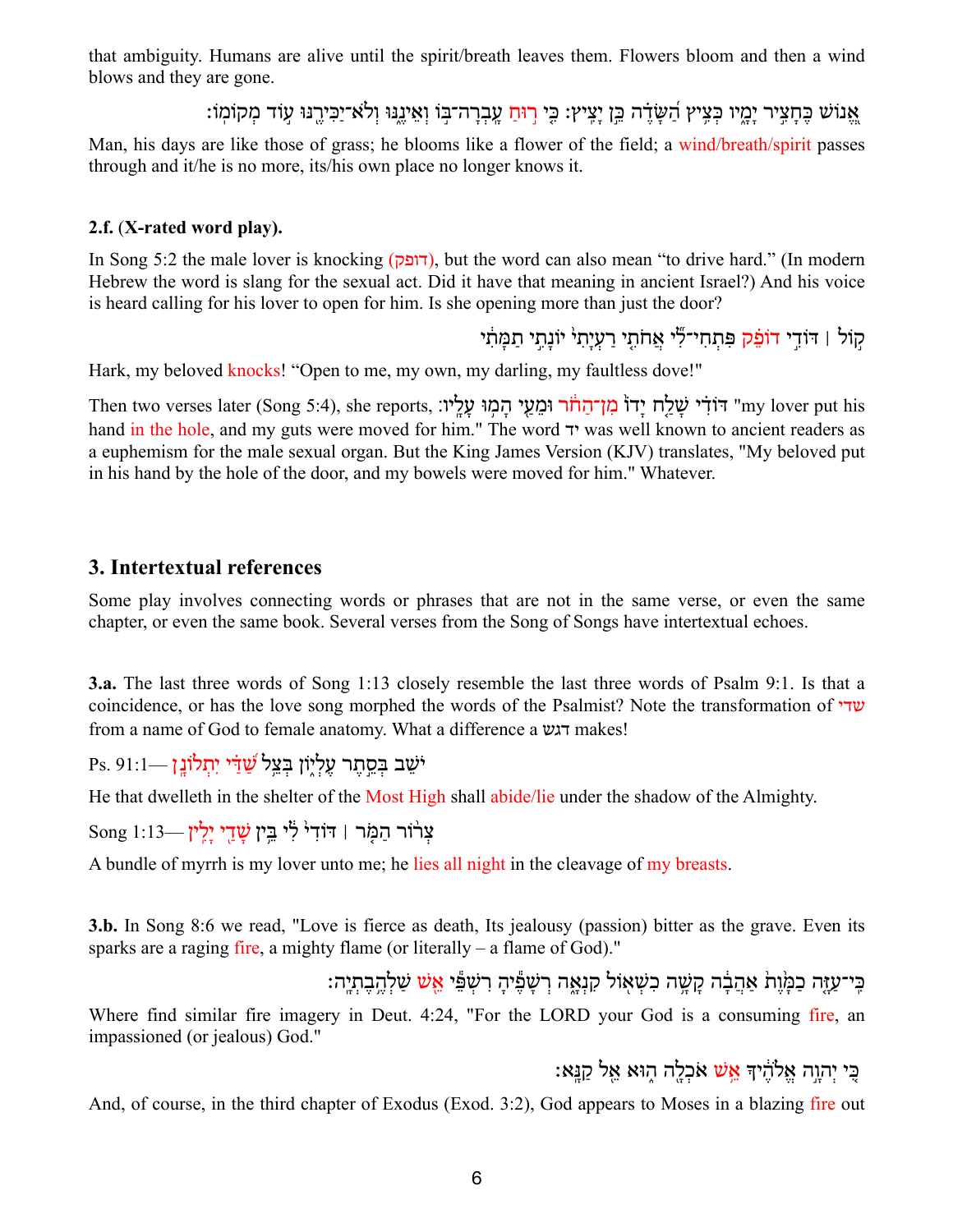# וַיֵּרָא מַלְאָדְ יְהוָה אֵלֵיו בְּלַבֵּת־אֱשׁ

**3.c.** In the Song of Songs the lovers are constantly yearning for each other, seeking each other with difficulty.

יוֹנַתְّי בְּחַגְוֵי הַפֶּלַע בְּסֶׂתֵר הַמַּדְרֵגָה <u>הַרְאִ</u>יּנְיֹ אֶת־מַרְאַיִךְ הַשְׁמִיעֵינִי אֶת־קוֹלֵךְ

"O my dove, in the cranny of the rocks, hidden by the cliff, let me see your face, Let me hear your voice." (Song 2:14)

We find nearly identical language in Exodus 33:18. Moses asks the seemingly impossible: to see God.

ַ וַיּאמַר הַרְאֵנִי נֵא אֶת־כִּבֹדֱךָ:

When it happens, Moses must be hidden in a cleft of the rock, just as the dove of the Song is hidden by the cliff in the cranny of the rocks.

וְהַיָהׂ בַּעֲבֹר כִּבֹדִי וְשָׂמְתֵּיךָ בִּנְקָרֶת הַצִּוּר וְשָׂכֹּתֵי כַפֵּי עָלֵיךָ עָד־עַבְרֵי:

(Exod. 33:22) and, as My Presence passes by, I will put you in a cleft of the rock and shield you with My hand until I have passed by.

# **4. Names—Etiology**

Etiology is the attribution of the cause or reason for something, often expressed in terms of historical or mythical explanation. In these verses the Bible explicitly explains why this person or place is called such-and-such. There are many, many of these; we will provide just a few examples.

**4.a.** Abraham's first son is called ישמעאל—God has heard.

וַ יִּאמֶר לַהֹּ מַלְאַדְּ יְהוֵה הִגַּדְּ הַרֵה וִיֹּלַדְתָּ בֵּן וְקָרֵאת שְׁמוֹ יִשְׁמַעָּאל כֵּי־שָׁמַע יְהוֵה אֵל־עָנֵיֶדְ:

(Gen. 16.11) The angel of the LORD said to her, "Behold, you are with child and you will bear a son. You shall call him Ishmael, for the LORD has heard your suffering.

**4.b.** The name יצחק is derived from his mother's laughter.

וַתְּאמֶר שָׂרָה <mark>צְחֹק עֶשָׂה לִי אֱלֹהֵים כַּל־הַשֹּׁמֵע</mark> יֵצְחַק־לֵי:

(Gen. 21:6) And Sarah said, God made me laugh, everyone who hears will laugh with me.

וַיִּקְרָא אַבְרַהָ֫ם אֵת־שֶׁם־בְּנָוֹ הַנּוֹלַד־לִוֹ אֲשֶׁר־יָלְדַה־לּוֹ שָׂרֵה יִצְחֲקָ:

(Gen. 21:3) Abraham gave his newborn son, whom Sarah had borne him, the name of Isaac.

**4.c.** The name יעקב is given when the infant emerges from the womb clutching his twin brother's heel.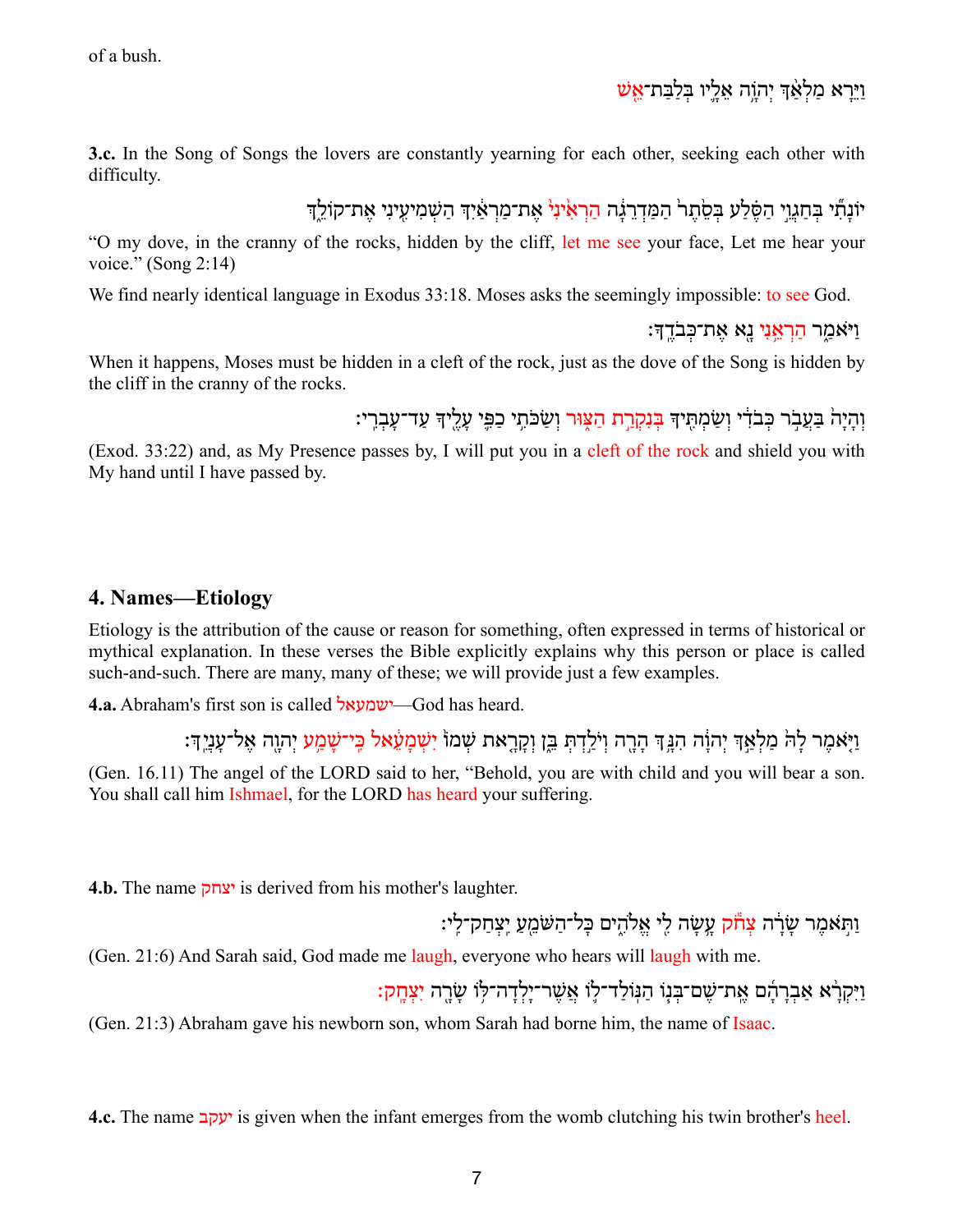# וְאַחֲרִי־כֵּ֫ן יַצֵא אֲחָיו וְיַדְוֹ אֹחֵׂוֶת בַּעֲקֶב עֲשָׂו וַיִּקְרֵא שְׁמְוֹ יַעֲקֹב

(Gen. 25.26) Then his brother emerged, holding on to the heel of Esau; so they named him Jacob.

**4.d.** The brother of יעקב was initially called עשו. But after the incident with the red stew, he is known as .אדום

<u>וַ</u> יִ יֹּאמֶר עֵשָׂו אֱל־יַעֲקֹב הַלְעִיטֵנִי נַאֹ מִן־הַאֲדֹם הַאֲדֹם הַזֶּה כֵּי עַיַף אֲנִכִי עַל־כֵּן קַרֵא־שְׁמוֹ אֶדְוֹם: (Gen. 25:30) And Esau said to Jacob, "Give me some of that red stuff to gulp down, for I am famished"—which is why he was named Edom.

**4.e.** Years later, יעקב's name is changed to ישראל, the man who struggled with God.

וַ יִּאמֶר לָא יַעֲקֹב<sup>י</sup> יֵאֲמֶר עוֹד<sup>י</sup> שִׁמְדֶּ כֵּי אִם־יִשְׂרָאֶל כֵּי־שַׂרִית עִם־אֱלֹהֵים וְעָם־אֲנָשֶׁים וַתּוּכֵל

(Gen. 32.:29) Said he, "Your name shall no longer be Jacob, but Israel, for you have striven with beings divine and human, and have prevailed."

**4.g.** There are two explanations for the name בנימין. His dying mother calls him "the son of my mourning," But his father calls him "my right-hand son."

וִיהִّי בִּצַאַת נִפְשָׁה כֵּי מִתָּה וַתִּקְרָא שִׁמוֹ בֵּן־אוֹנֵי וֹאָבִיו קְרָא־לוֹ בִנִימִיןָ:

(Gen. 35.18) But as she breathed her last—for she was dying—she named him Ben-oni; but his father called him Benjamin.

**4.h.** Pharaoh's daughter calls her adopted son משה because she drew him out of the waters of the Nile.

וַתִּקְרֵא שְׁמוֹ מֹ<mark>שֶׁה וַ</mark>תְּאמֶר כֵּי מִן־הַמֵּיִם מְשִׁיחֵהוּ

(Exod. 2.10) She named him Moses, explaining, "I drew him out of the water."

**4.i.** In 1Sam. 25:25 we have what would become a well-known phrase, explaining etiology. The person .כִשְׁמוֹ כֵּן־הֹוּא ,name בִשְׁמוֹ כֵּן־ה

אַל־נֵא יַשִׂים אֲדֹנֵי | אֶת־לְבוֹ אֵל־אִישׁ הַבִּלְיֹּעַל הַזֶּה עַל־נַבָ֫ל כֵּי כִשְׁמוֹ כֵּן־הוּא נַבֵל שְׁמֹוֹ וּנְבַלֵה עָמִו Please, my lord, pay no attention to that wretched fellow Nabal. For he is just what his name says: His name means 'boor' and he is a boor.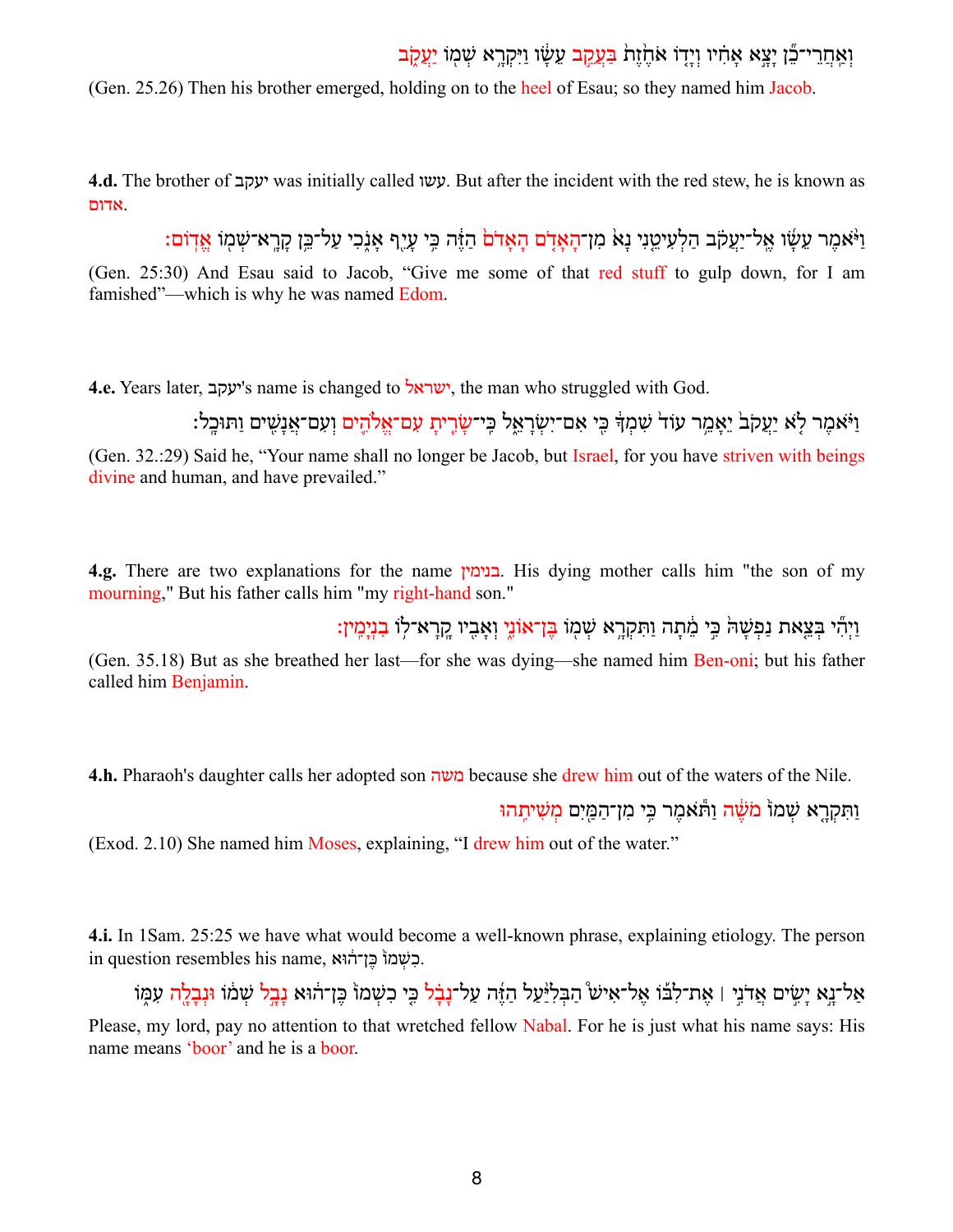**4.j.** The name of the city בבל reflects the fact that God caused the builders of the Babel Tower to speak in languages that were suddenly mutually unintelligible. This etiology explains not only the name of the city, but the origin of multiple languages. Plus, the word בבל, itself, and its associated verb בלל, is onomatopoetic, describing derisively the stuttering sound of a "foreign" language.

עַל־כֵּֿן קרא שִׁמה בּבֹּל כִּי־שִׁם בַּלֹל יהוה שִׂפַּת כַּל־האָרץ וּמִשָּׁם הַפִּיצַם יִהוֹה עַל־פּּנִי כַּל־הָאָרץ: (Gen. 11:9) That is why it was called Babel, because there the LORD confounded the speech of the whole earth; and from there the LORD scattered them over the face of the whole earth.

## **5. Names -- implied word play**

In these cases, no explicit explanation is given for the name. But the name nonetheless reflects some aspects of the person's character.

**5.a.** Many of the actors in the Ruth story have names that reflect their roles in the drama. Naomi's sonsin-law, who both die, are called <u>לוֹן ְכְלִי</u>ּוֹן (sickness," and כלה sickness, <u>כליז (ended.</u>"

1:5 Ruth – ויִמוּתוּ גם־שִׁנִיהם מחלוֹן וכליוֹן

Then those two—Mahlon and Khilion—also died.

Even the name of the actors' home is significant. לחם בית means the "home of bread," an abundance of food. Naomi and her family, like many of their biblical predecessors, have to leave their home in search of sustenance. Years later the famine in Judea is over and once again there is לחם in לחם בית.

Ruth 1:1

וַיְהִי בִּימֵיׂ שְׁפִט הַשֹּׁפְטִים וַיְהִי רָעֶב בְּאֱרֶץ וַיֵּלֶדְ אִישׁ מִבֵּיִת לֶחֶם יְהוּדָה לְגוּר בִּשְׂדֵי מוֹאָב הְוּא וְאִשְׁתָּוֹ ּוּשָׁנֵי בָנֵיו:

In the days when the chieftains ruled, there was a famine in the land; and a man of Bethlehem in Judah, with his wife and two sons, went to reside in the country of Moab.

Ruth 1:6

וַתַּקַם הִיא<sup>ָ</sup> וְכַלֹּתֵ֫יהַ וַתִּשַׁב מִשְׂדֵי מוֹאָב כֵּי שֻׁמִעָּה בְּשְׂדֵה מוֹאָב כֵּי־פַקַד יְהוַהֹ אֶת־עַמּׁוֹ לַתֵת לַהֶם לַחֶם: She started out with her daughters-in-law to return from the country of Moab; for in the country of Moab she had heard that the LORD had taken note of His people and given them food.

**5.b.** Rachel is first introduced to us as a shepherdess. Her name רחל means "ewe lamb." And I wonder if we are supposed to smile when she is described (in both 29:6 and 29:9) as הצאן עם באה. Is that *ba-ah* ("arrived") like the sound of her sheep?

וְרָחֱל | בַּׂאָה עִם־הַצֹּאוֹ אֲשֶׁר לְאֲבִ֫יהָ כֵּי רֹעַה הֵוא:

(Gen. 29:9) Rachel had arrived with her father's flock; for she was a shepherdess.

But let's not forget Rachel's less attractive older sister, whose name לאה means "tired" or "exhausted."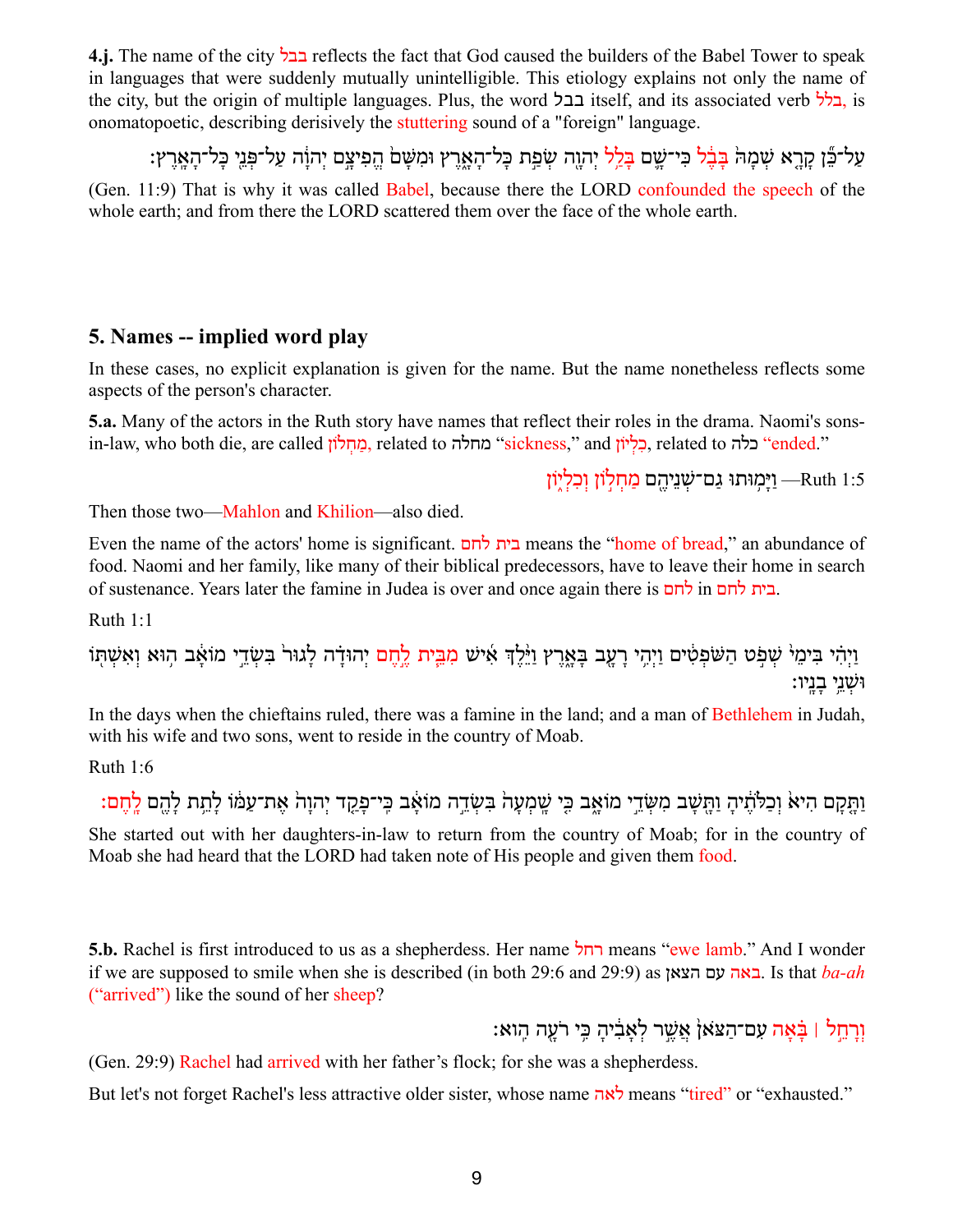# וּלְלָבֵן שְׁתֵּי בָנִוֹת שֵׁם הַגְּדֹלַה *לֵ*אֶּה וְשֵׁם הַקִּטַנֵּה רַחֵל:

(Gen. 29:16) Now Laban had two daughters; the name of the older one was Leah, and the name of the younger was Rachel.

**5.c** The name of the first human on earth אדם reveals his origins הַ*ן*־הַאֲדָמָה

וַיִּיצֶר ْיְהוָ֫ה אֱלֹהִים אֱת־הֲאֲדָֹם עָפָר מִן־הָאֲדָמֶה

(Gen. 2:7) And the LORD God formed man (earthling) from the dust of the earth,

**5.d** The name of the fruit דודאים) mandrakes) reveals its function, דודים, lovemaking.

וַ יְּלֵדְ רְאוּבֶן בִּימֵי קִצְיר־חִטִּים וַיִּמְצֵא דְוּדַאִים בַּשַּׂדֶה וַיַּבֵא אֹתָם אֵל־לֵאֵה אִמּוֹ וַתִּאמַר רַחל אל־לֹאָה תּנִי־נַא לִּי מִדּוּדַאֵי בִּנֵדְ: וַתִּאמֵר לַּהְ הַמִעַטֹּ קַחִתֵּךְ אֵת־אִישִׂי וְלָקַחַת גַּם אֵת־דּוּדָאֵי בְּנֵי וַתְּאמֶר רָחֵ֫ל לָכֵן יִשְׁבֵּב עִמַּדְ הַלַּ֫יִלָה תַּחַת דּוּדַאֵי בְנֵדְ: וַיַּבֹא יַעֲקֹב מִן־הַשָּׂדֶה בְּעֶרֶב וַתֵּצָּא לֵאֶה לִקְרָאתוֹ וַתֹּאמֶר אֵלֵי תַּבֹּוֹא כֵּי שַׂכִר שִׂכַרְתִּ֫יִדְ בְּדוּדָאֵי בְּנֵי וַיִּשְׁכֵּב עָמֵהּ בַּלֵּיְלָה הִוּא:

(Gen. 30:14-16) Once, at the time of the wheat harvest, Reuben came upon some mandrakes in the field and brought them to his mother Leah. Rachel said to Leah, "Please give me some of your son's mandrakes." But she said to her, "Was it not enough for you to take away my husband, that you would also take my son's mandrakes?" Rachel replied, "I promise, he shall lie with you tonight, in return for your son's mandrakes." When Jacob came home from the field in the evening, Leah went out to meet him and said, "You are to sleep with me, for I have hired you with my son's mandrakes." And he lay with her that night.

The word-play is even more pronounced in this verse from the Song of Songs.

הַדִּ הָדוּדָ מִים בְּתְנוּ־רֵיתַ וְעַל־פְּתָתֵ<sup>ׂ</sup>ינוּ כָּל־מְגָדִים תֲדָשִׁים גַּם־יְשָׁנֵים דּוֹדִי צָפַנְתִּי לֶךְ

(Song 7:14) The mandrakes yield their fragrance. At our doors are all choice fruits—both freshly picked and long-stored, which I have kept, my beloved, for you.

### **6. Paregmenon**

A similar type of word play is paregmenon, a rhetorical technique by which a word is used in close proximity to another word from which it is derived.

**6.a.** Isaiah hammers his point home by presenting five consecutive words derived from the same root.

ּ בֹּגְדֵים בְּגֵדוּ וּבֵגֶד בּוֹגְדֵים בָּגֵדוּ:

(Isa. 24.16) Treacherous dealers have dealt treacherously; yea, treacherous dealers have dealt very treacherously.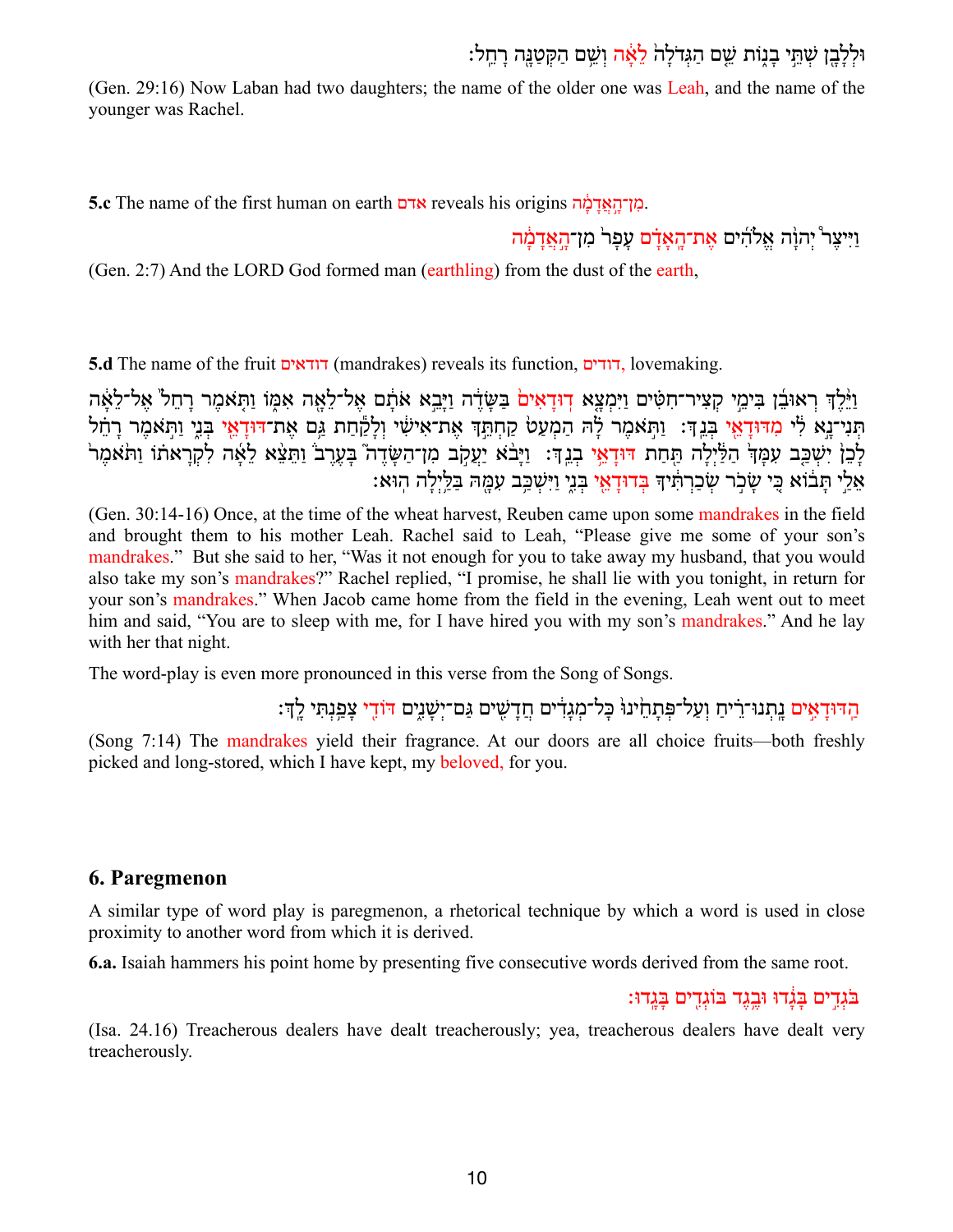**6.b.** The Jeremiah indulges in similar rhetoric in this passage (51:20-23) with repetition of the verb נפץ (shatter).

מַ<mark>פֵּץ־אַתָּה לִׂי כִּלֵי מִלְחָמֶה וִנִפַּצְתֵּי בִד</mark>ּ גּוֹיִם וְהִשְׁחַתָּי בְדָּ מַמְלָכְוֹת: וְנִפַּצְתֵּי בְד רֶכֶב וְרֹכְבְוֹ: וְנִפַּצְתֵּי בְךָ אֵישׁ וְאִשָּׁה וְנִפַּצְתֵּי בְדָּ זֵקֵן וַנֵעַר וְנִפַּצְתֵּי בְדָ בְחוּר וּבְתוּלֵה: וְנִפַּצְתֵּי בְדָּ רֹעֵה וְעֵדְרֹוֹ וְנִפַּצְתֵּי בְךָ אִכֶּר וְצִמְדְוֹ וְנִפַּצְתֵּי בְדָּ פַּחְוֹת וּסְגָנֵים:

You are My war club (shatterer), My weapons of battle. With you I shatter nations, with you I destroyed kingdoms. With you I shatter horse and rider, with you I shatter chariot and driver. With you I shatter man and woman, with you I shatter graybeard and boy, with you I shatter youth and maiden. With you I shatter shepherd and flock, with you I shatter plowman and team, with you I shatter governors and prefects.

**7. Gemination**—doubling of a word (in any inflection) for emphasis or intensification—an important stylistic feature of biblical Hebrew. Note how Everett Fox's translation retains the linguistic gemination.

כִּ֫י בְּיָוֹם אֲכַלְךָּ מִמֶּנּוּ מְוֹת תַּמְוּת—Cen. 2:17

NJPS: for as soon as you eat of it, you shall surely die.

Fox: for on the day that you eat from it, you must die, yes, die.

טרף טרף יוֹסף —37:33 KJV: Joseph is without doubt rent in pieces Fox: Yosef is torn, torn-to-pieces!

עֶבֶד עֶבְדִים יֶהְיֶה לְאֶחֵיו —9:25 .Gen. 9

NJPS: The lowest of slaves shall he be to his brothers Fox: servant of servants may he be to his brothers!

 $\text{Song } 1$  שיר הַשֵּׁירים The Song of Songs (i.e. the greatest song)

**8. Other poetic devices,** such as **alliteration** and **assonance** involve repetition of phonemes, letter play, sonic delight. These devices can affect the listener, without reference to the discursive meaning of the words.

**8.a.** The opening verses of the Song of Songs feature an abundance of the sound "sh." We hear the repetition of the shin words (שיר, נשק, שמן as well as the similarity of the words שמניך and שמניך. And the the first three letters of *נועיקות* echo the word שׁמן, with the letters reversed (metathesis).

ְשֵׁיר הַשִּׁירֵים אֲשֵׁר לִשְׁלֹמָה: יִשָּׁקֵ<sup>נֶוּ</sup> מִגְּשִׁיקָוֹת פִּיהוּ כֵּי־טוֹבֵים דֹּדֵיךָ מְיֵין: לְרֵיהַ שְׁמֶנֶיךָ טוֹבִים שֵׁמֶן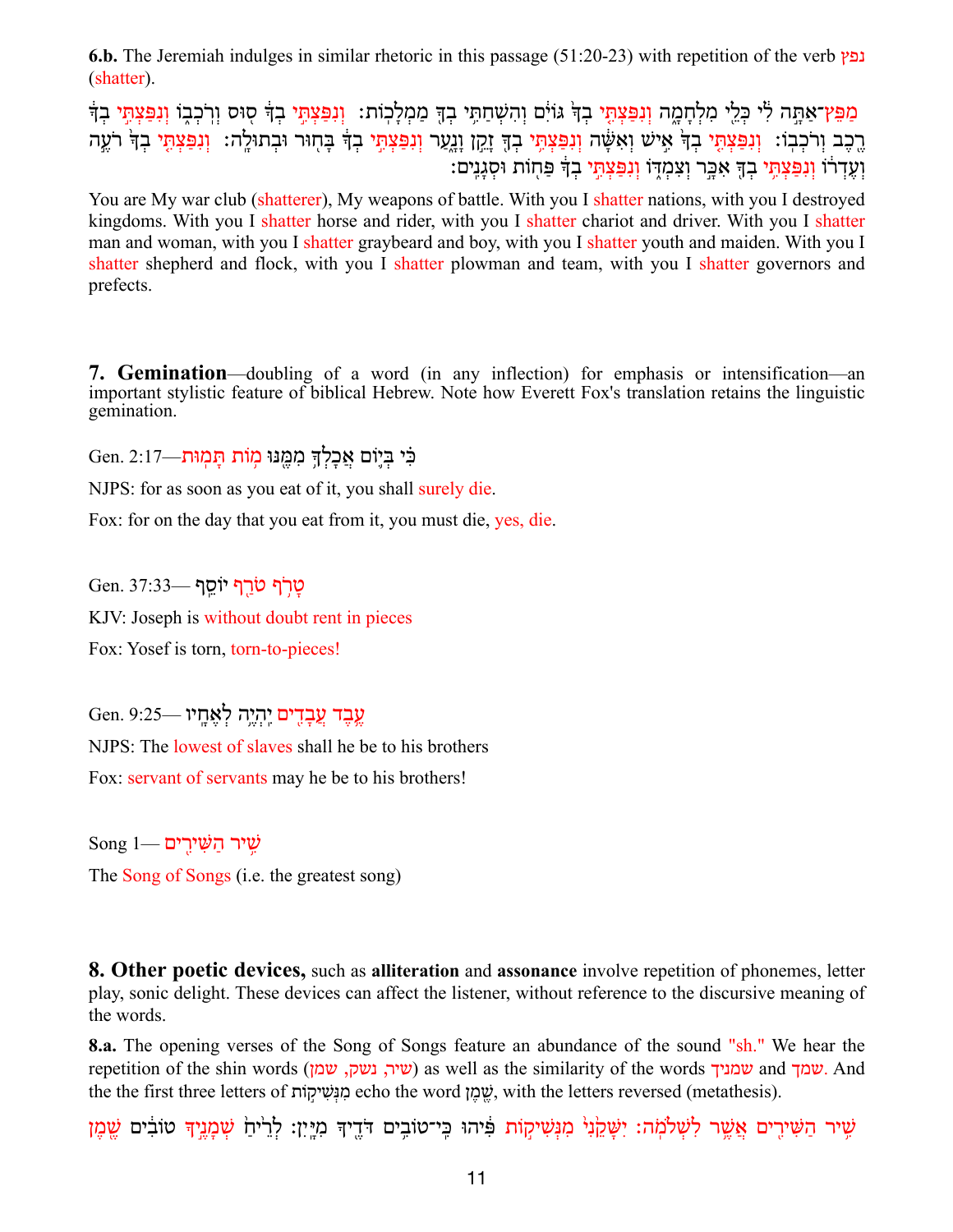תּוּרֵק <mark>שְׁמֵדְּ עַל־כֵּן עֵלַ</mark>מְוֹת אֱהֵבִוּדְּ:

Similar is the repetition of the "sh" in 1:6.

אַל־תִּראֹוּנ<sup>וּ</sup> שַׁאַנִי שַׁחַרהֹׂרת שַׁשַׁזַפַּתנִי הַשָּׁמַשׁ

**8.b.** In Song 4:2 there is a play on two words, with different meanings, but with the common letters שכל.) See also **1.l.** above.)

שִׁנִּ<sup>י</sup>דִּ כִּעַדר הַקְּצוּבֹוֹת שַׁעַלוּ מַז־הרחִצה <del>שַׁכַּלֹם</del> מִתְאִימִׂוֹת וַשַּׁכַּלֹה אִין בַּהֶם:

**8.c.** Running as a thread throughout the Song are the related names ירושלם ,שולמית ,שלמה, all with שלמ in common. Here are but a few examples.

> שְׁחוֹרֶה אֲנִי וְנָאוָֹה בִּנְוֹת יְרוּשָׁלֵם כִּאָהֶלֵי קֵדָר כִּירִיעָוֹת שָׁלֹמְה —(1:5) הִנֵּה מִטַּתוֹ שֵׁלְּשָׁלֹמֹה שִׁשֵּׁים גִּבֹּרֵים סַבֵיב לַהְ (3:7)

שִׁוּבִי שׂוּבִי הַשְׁוּלַמִּ֫ית שְׁוּבִי שְׁוּבִי וְנֶחֱזֶה־בֵּךְּ מֵה־תֶּחֱזוּ בַּשְׁוּלַמִּ֫ית כִּמְחֹלֵת הַמַּחֲנֵיִם —.(7:1)

Notice how in 1:7 the word למה is changed to שלמה to echo the שלמ leitmotif.

שַׁלָּמה אָהִיה כּעָטיּה עַל עַדרי חברידִּ

#### **8.d.**

Look at (listen to) the repetition of phonemes in these verses from Isiah:

(Isa. 28.4-5) וְהָ֫יְתָׁה צִיצַת נֹבֵל צְבֵי תִפְאַרְחֹּוֹ . . . בִּיְּוֹם הַהֹוּא יְהְיֶה יְתְוָה צְבָאֹוֹת לַעֲטֶרֶת צְבִ֫י וְלִצְפִירֶת ּ תִּפְאַרֵה לִשְׁאֵר עַמְּוֹ:

:עֵ יִ צֵו לָצָן צֵו לָצָו קֵו לָקֵו קֵו לָקֵו זְעֵיר שֵׁם זְעֵיר שַׁם (Isa. 28:10)

**9. Onomatopoeia** is the use of words to imitate natural sounds.

**9.a.** The Hebrew word for "fly," זבוב, plays on the buzzing sound of the insect. וְהֵיָה | בַּיִּוֹם הַהֹוּא יִשְׁרֹק יְהוַה לַזְּבוּב אֲשֶׁר בִּקְצֶה יְאֹרֵי מִצְרֵים וְלַדְּבוֹרָה אֲשֶׁר בִּאֲרָץ אֲשֶׁוּר —Isa. 7.18 And it shall come to pass in that day, that the LORD shall hiss for the fly that is in the uttermost part of the rivers of Egypt, and for the bee that is in the land of Assyria.

**9.b.** The Hebrew word for "cricket,: צלצל, plays on the chirping sound of the insect.

כַּל־עֵצְךָּ וּפְרֵי אַדְמַתֵֽךְּ יִיָרֵשׁ הַצְּלַצֵּל—28:42 The cricket shall take over all the trees and produce of your land.

**9.c.** The Hebrew word for "cymbals," צלצלים, plays on the metallic percussive sound of the instrument.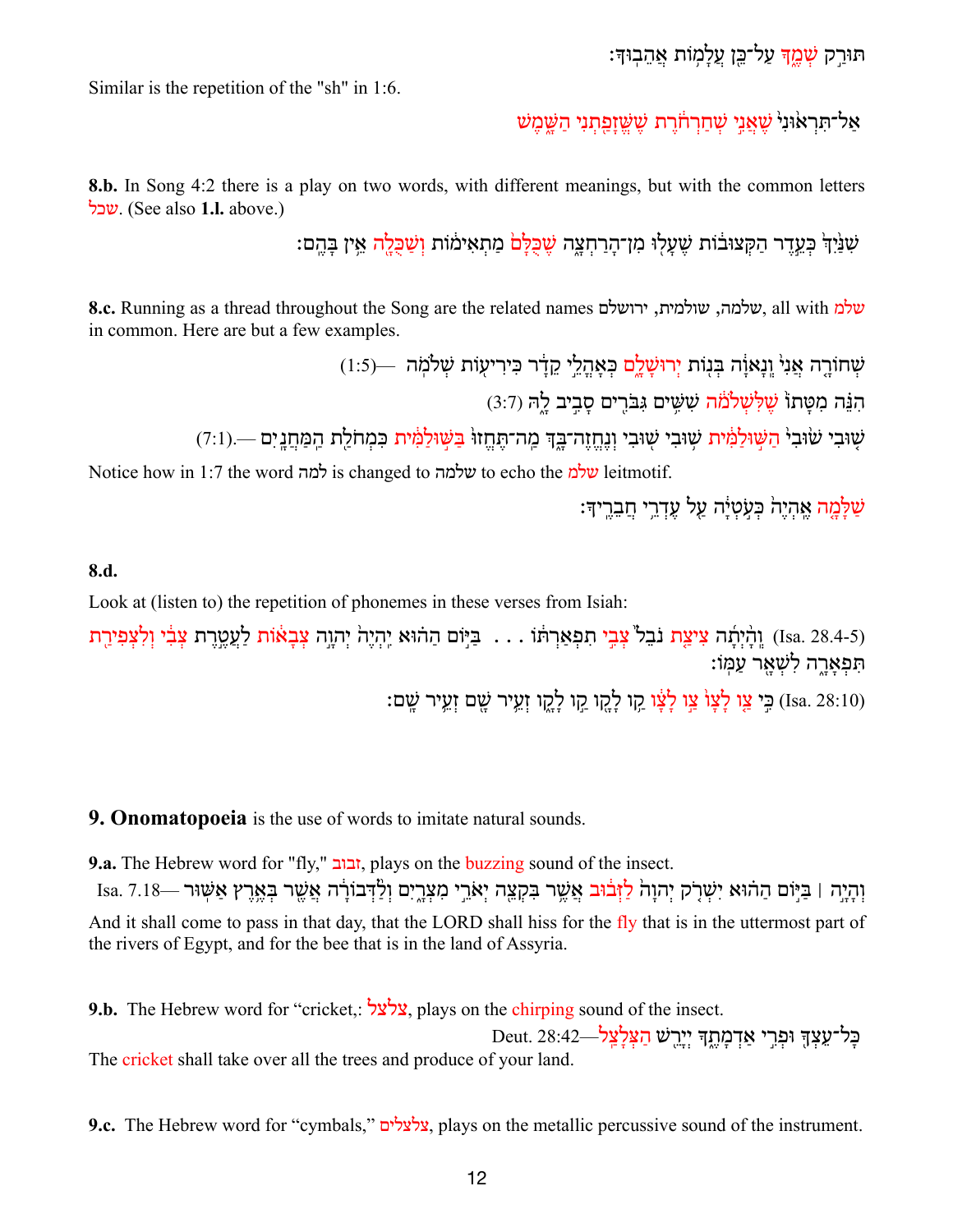הַ לְלִוּהוּ בְצִלְצָלֵי־שָׁמַע הַלְלוּהוּ בֵּצְלְצְלֵי תִרוּעֵה—Ps. 150

Praise Him with resounding cymbals; praise Him with loud-clashing cymbals.

וְדָוֶד וּ וְכָל־בֵּית יִשְׂרָאֵל מְשַׂחֲקִים לִפְגֵי יְהוָה בְּכָל עֲצֵי בְרוֹשֵׁים וּבְכִנּוְיֹת וּבִנְבְלִים וּבְתֻנִעֲנְעָים וּ**בִצַלְצַלִים**—6:5 Sam

David and all the House of Israel danced before the LORD to the sound of all kinds of cypress wood instruments, with lyres, harps, timbrels, sistrums, and cymbals.

**9.d.** The Hebrew word for "shatter,"

, plays on the sound of something being smashed and broken into pieces. (See also above **6b**.)

וְאָחַז בֵּעָרִפִּי וַיִפְצָפְּצֵנִי וַיִקִימֵנִי לוֹ לְמֵטֶּרֵה— 16.12 Job

He took me by the scruff and shattered me; He set me up as His target.

הֲלֹוֹא כְה דְבְרֵי כְּאֵשׁ נְאָם־יְהוֶה וּכְפַטִּישׁ יִפְצֵץ סֵלַע — 19.29 .Jer. Behold, My word is like fire, declares the LORD, and like a hammer that shatters rock!

# **10. Conclusion**

How does the reader who is chanting these texts evoke the word play? What does this mean for those who chant the Bible? First of all, if we are aware of the word play, we take great delight in the text. We can call the listener's attention to the word play by emphasis (loudness or elongating). In some cases, we need to call attention to the differences (ויראו, וייראו), and on other occasions to the similarities ּ (שֶׁכְּלָםׂ מַתְאִימֹוֹת וְשַׁכְלֵה אֵין בָּהֵם).

### **Coda: A Visual Pun**

In Moses and Miriam's Song of the Sea, the text is traditionally arranged on the parchment so that the people of Israel appear with the sea (standing up) on either side of them. Is that intentional or did it just come out that way?

Exod. 15:19

For the horses of Pharaoh, with his chariots and horsemen, went into the sea; and the LORD turned back on them the waters of

**the sea;** but the Israelites marched on dry ground in the midst of **the sea.** וישב יהוה עלהם את מי בא סוס פרעה ברכבו ובפרשיו בים ובני ישראל הלכו ביבשה בתוך הים